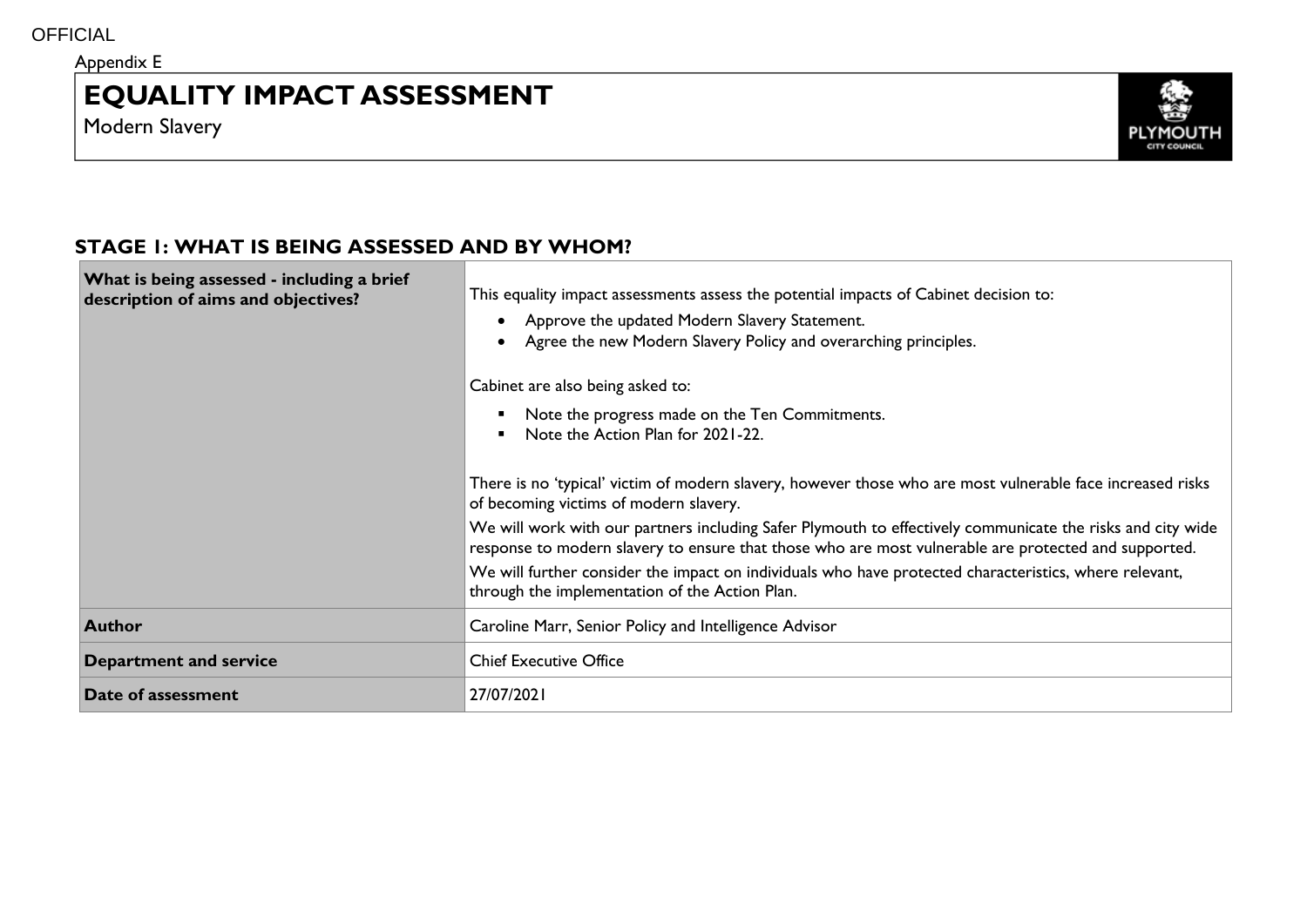#### **STAGE 2: EVIDENCE AND IMPACT**

| <b>Protected characteristics</b><br>(Equality Act) | <b>Evidence and information</b><br>(e.g. data and feedback)                                                                                                                                                          | Any adverse impact<br>See guidance on how to make judgement | <b>Actions</b> | Timescale and who is<br>responsible |
|----------------------------------------------------|----------------------------------------------------------------------------------------------------------------------------------------------------------------------------------------------------------------------|-------------------------------------------------------------|----------------|-------------------------------------|
| Age                                                | The average age in Plymouth<br>(39 years) is about the same as<br>the rest of England (39.3 years)<br>but less than the South West<br>$(41.6 \text{ years}).$                                                        | No adverse impact is anticipated                            | Not applicable | Not applicable                      |
|                                                    | Globally, one in four victims of<br>modern slavery are children.                                                                                                                                                     |                                                             |                |                                     |
|                                                    | Almost half of the referrals in<br>the year ending December<br>2018 to the NRM were<br>potential victims aged under 18<br>years (ONS).                                                                               |                                                             |                |                                     |
| <b>Disability</b>                                  | 10 per cent of the Plymouth<br>population have their day-today<br>activities limited a lot by a long-<br>term health problem or<br>disability (2011 Census).                                                         | No adverse impact is anticipated                            | Not applicable | Not applicable                      |
| <b>Religion or belief</b>                          | Christianity is the biggest faith<br>in the city with more than 58<br>per cent of the population<br>(148,917). 32.9 per cent<br>(84,326) of the Plymouth<br>population stated they had no<br>religion (2011 Census). | No adverse impact is anticipated                            | Not applicable | Not applicable                      |
|                                                    | Those who identified as Muslim<br>was just under I per cent while<br>Hindu, Buddhist, Jewish or Sikh<br>combined totalled less than I<br>per cent (2011 Census).                                                     |                                                             |                |                                     |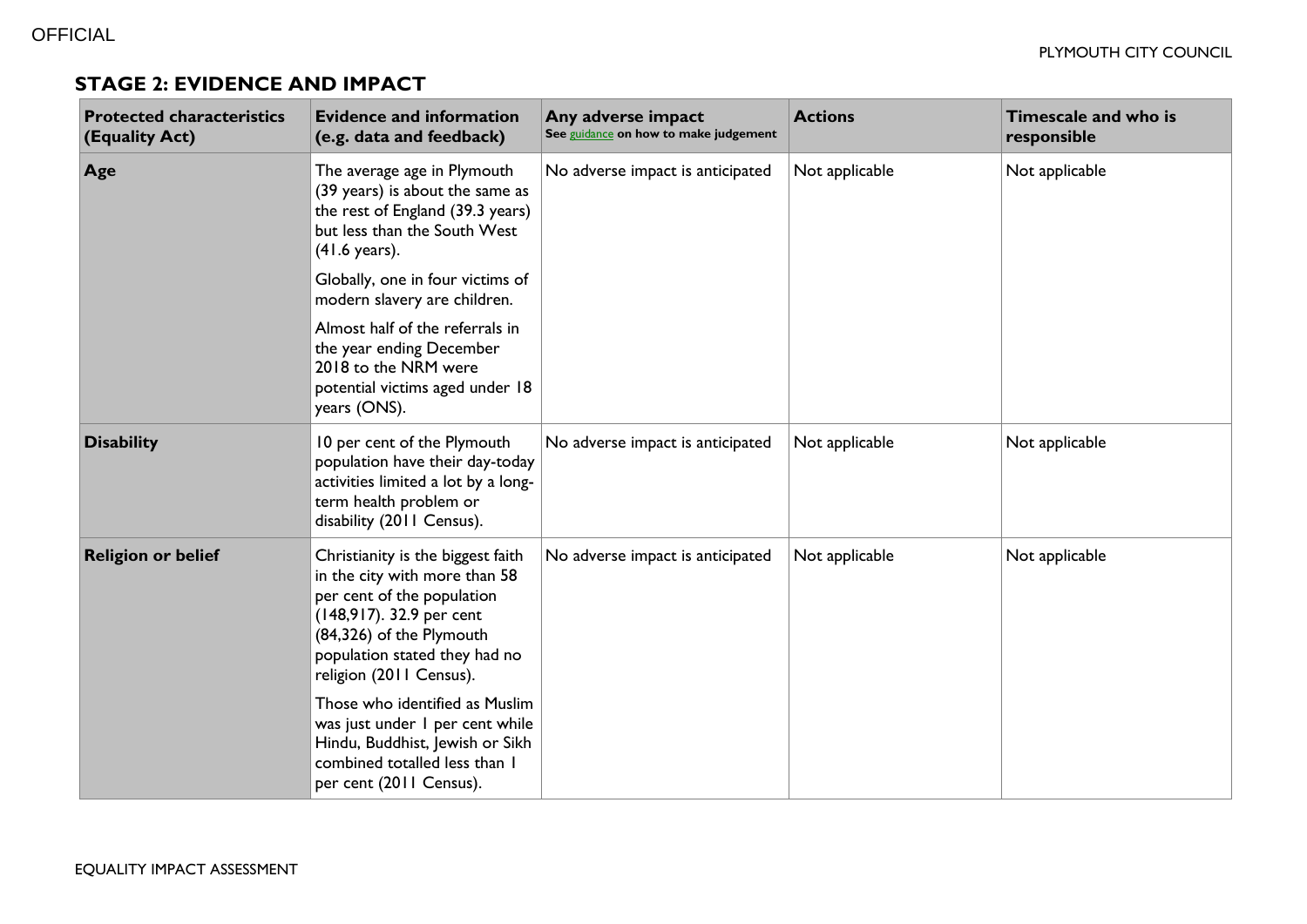| Sex - including marriage,<br>pregnancy and maternity | 50.2 per cent of our population<br>are women and 49.8 per cent<br>are men.                                                                                                                                                                                                                                                                                                                                                                                                                                                                                                                                                           | No adverse impact is anticipated | Not applicable | Not applicable |
|------------------------------------------------------|--------------------------------------------------------------------------------------------------------------------------------------------------------------------------------------------------------------------------------------------------------------------------------------------------------------------------------------------------------------------------------------------------------------------------------------------------------------------------------------------------------------------------------------------------------------------------------------------------------------------------------------|----------------------------------|----------------|----------------|
|                                                      | Globally, females are<br>statistically more likely to<br>become victims of modern<br>slavery. However, within the<br>UK in the year ending<br>December 2018, 61 per cent of<br>NRM referrals were for males<br>and 39 per cent were for<br>females (ONS). 83 per cent of<br>males who were referred in the<br>year ending December 2018<br>were potential victims of labour<br>exploitation compared with 17<br>per cent of females. In contrast,<br>63 per cent of females who<br>were referred in the year<br>ending December 2018 were<br>potential victims of sexual<br>exploitation compared with 5<br>per cent of males (ONS). |                                  |                |                |
|                                                      | Of the potential victims<br>referred in 2019, 32 per cent<br>were female, 68 per cent were<br>male.                                                                                                                                                                                                                                                                                                                                                                                                                                                                                                                                  |                                  |                |                |
| <b>Gender reassignment</b>                           | There are no official estimates<br>for gender reassignment at<br>either national or local level.                                                                                                                                                                                                                                                                                                                                                                                                                                                                                                                                     | No adverse impact is anticipated | Not applicable | Not applicable |
| Race                                                 | 92.9 per cent of Plymouth's<br>population identify themselves<br>as White British. 7.1 per cent<br>identify themselves as Black,<br>Asian or Minority Ethnic<br>(BAME) with White.                                                                                                                                                                                                                                                                                                                                                                                                                                                   | No adverse impact is anticipated | Not applicable | Not applicable |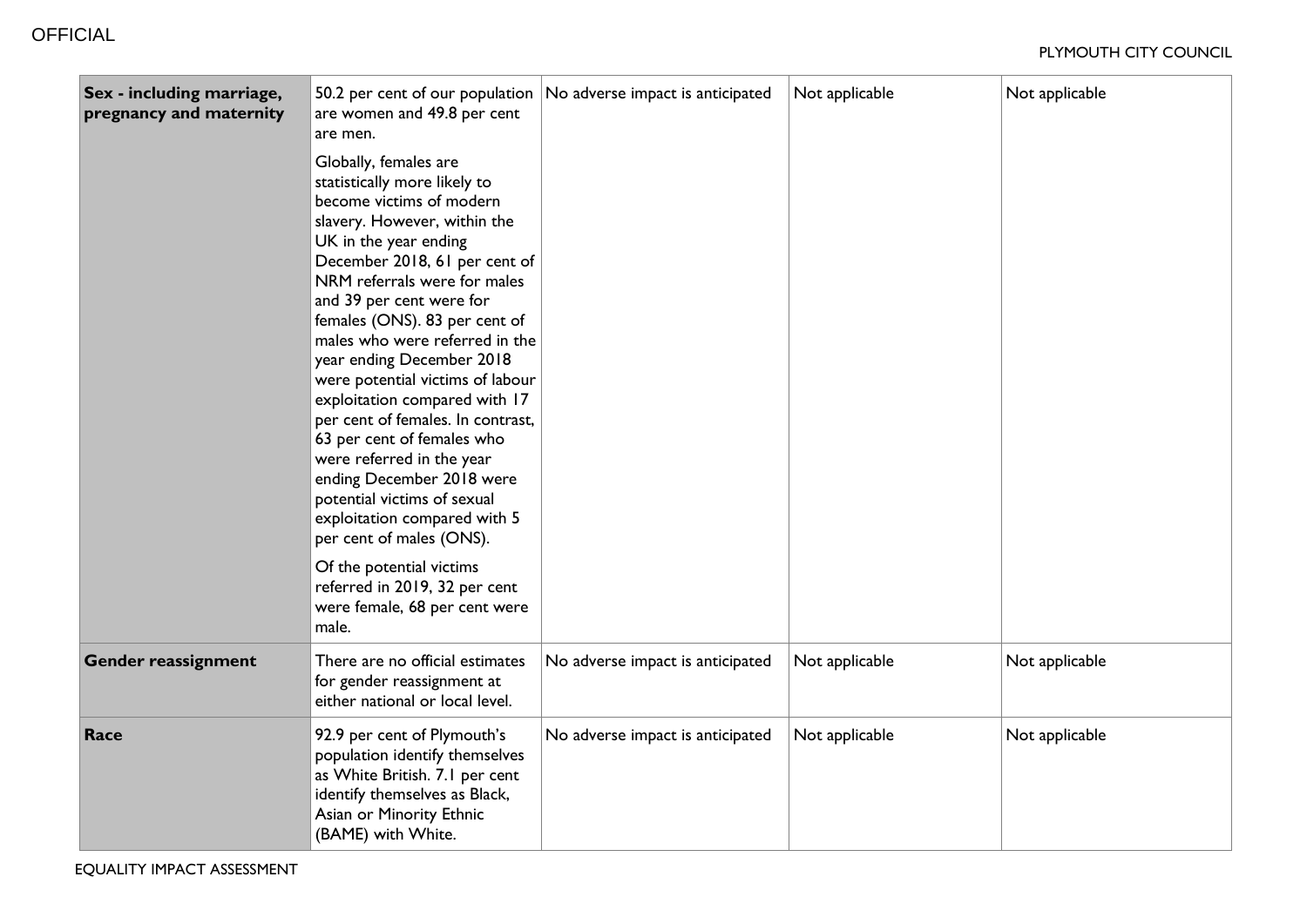|                                                     | Almost a quarter (23 per cent)<br>of the 6,985 potential victims<br>referred through the NRM in<br>the year ending December<br>2018 were UK nationals<br>(ONS).                                                                                                            |                                  |                |                |
|-----------------------------------------------------|----------------------------------------------------------------------------------------------------------------------------------------------------------------------------------------------------------------------------------------------------------------------------|----------------------------------|----------------|----------------|
|                                                     | In 2019, 125 different<br>nationalities of potential victims<br>were referred to the NRM.<br>Overall, the top 5 most<br>commonly referred<br>nationalities were UK, Albanian,<br>Vietnamese, Chinese and Indian<br>nationals (2020 UK Annual<br>Report on Modern Slavery). |                                  |                |                |
| Sexual orientation -<br>including civil partnership | There are no official estimates<br>for sexual orientation at a local<br>level. There is no precise local<br>data on sexual orientation in<br>Plymouth.                                                                                                                     | No adverse impact is anticipated | Not applicable | Not applicable |

# **STAGE 3: ARE THERE ANY IMPLICATIONS FOR THE FOLLOWING? IF SO, PLEASE RECORD ACTIONS TO BE TAKEN**

| <b>Local priorities</b>                                                                             | <b>Implications</b>                                                                                                                                                                                                                                                                                                                                                                                    | Timescale and who is responsible |
|-----------------------------------------------------------------------------------------------------|--------------------------------------------------------------------------------------------------------------------------------------------------------------------------------------------------------------------------------------------------------------------------------------------------------------------------------------------------------------------------------------------------------|----------------------------------|
| Celebrate diversity and ensure that<br>Plymouth is a welcoming city.                                | Plymouth City Council is committed to ensuring that everyone feels safe and<br>welcome in the city. The Council will work within the appropriate statutory<br>frameworks and with its partners to prevent modern slavery within its supply<br>chains and within the city. The Council will also work with partners to ensure<br>that victims of modern slavery are supported and treated with dignity. | See Action Plan                  |
| Pay equality for women, and staff<br>with disabilities in our workforce.                            | Not applicable                                                                                                                                                                                                                                                                                                                                                                                         | Not applicable                   |
| Supporting our workforce through<br>the implementation of Our People<br><b>Strategy 2020 - 2024</b> | The Modern Slavery Action Plan includes several actions which will help to<br>ensure that the Council's workforce is able to respond appropriately to<br>modern slavery.                                                                                                                                                                                                                               | See Action Plan                  |